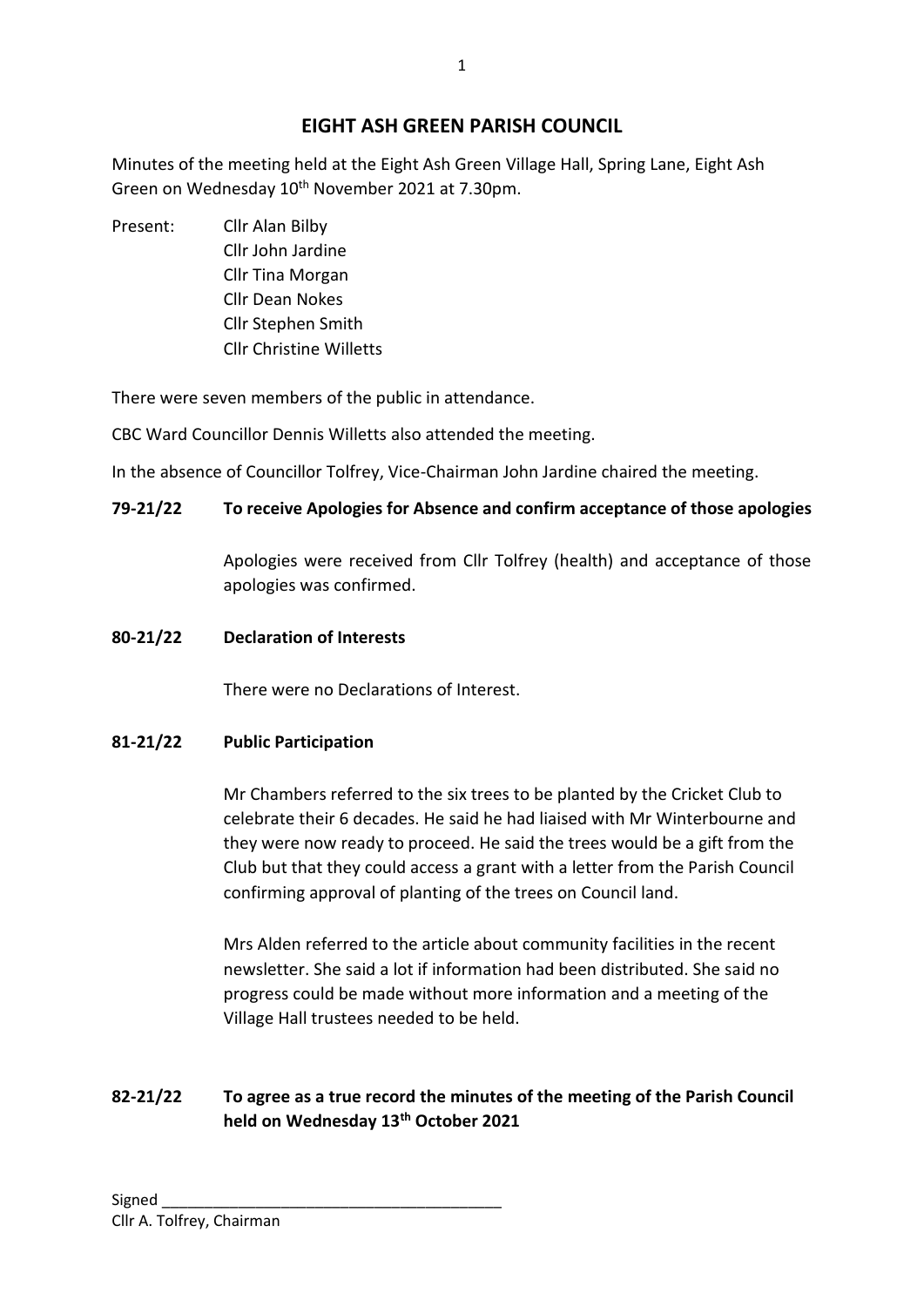The minutes of the meeting of the Parish Council held on Wednesday 13<sup>th</sup> October 2021 were **agreed** as a true record

**83-21/22 Report from the County and Borough Councillors**: Report from County Councillor and Ward Councillors, if present.

> CBC Councillor Dennis Willetts gave apologies for councillors Barber and Leatherdale who were attending other meetings.

He said Aldham Parish Council were beginning the process of putting together a Neighbourhood Plan and he had volunteered the expertise of the Eight Ash Green Group to meet their Councillors.

Major Allcock said he had visited Chappel and Wakes Colne Parish Council for a similar reason.

Cllr Willetts said Turkey Cock Lane was currently closed for patching and the work was going well.

He referred to proposed work on Heath Road. He said due to complaints the last time the work would be undertaken between 8am and 4pm, so that the work would continue for longer but inconvenience would be minimised.

He said consultations on work on other roads were beginning including Argents Road.

He said concerns about dangerous parking on Heathfields had been raised and there had been a site visit from Highways experts to see whether an extension of the current restrictions could be supported.

He referred to the problem of parking in The Rise and The Walk. He said it appeared most of these vehicles belonged to residents. He said a questionnaire would be sent to residents by the North Essex Parking Partnership and there was a probability of a resident parking scheme although the value of this might be limited.

He said yellow lines on Spring Lane might be considered although this might exacerbate the speeding issue.

He said policy had now changed on Vehicle Activated Signs. He said Parish Councils or residents' groups could now finance their own VAS or Speed Indicator Device (SID) as long as the expense was approved. He said the cost of calibration and maintenance of the devices would be borne by the Council as well.

He said discussions were ongoing between developers and CBC but there was no further information on the new bus stops near the proposed development at the moment.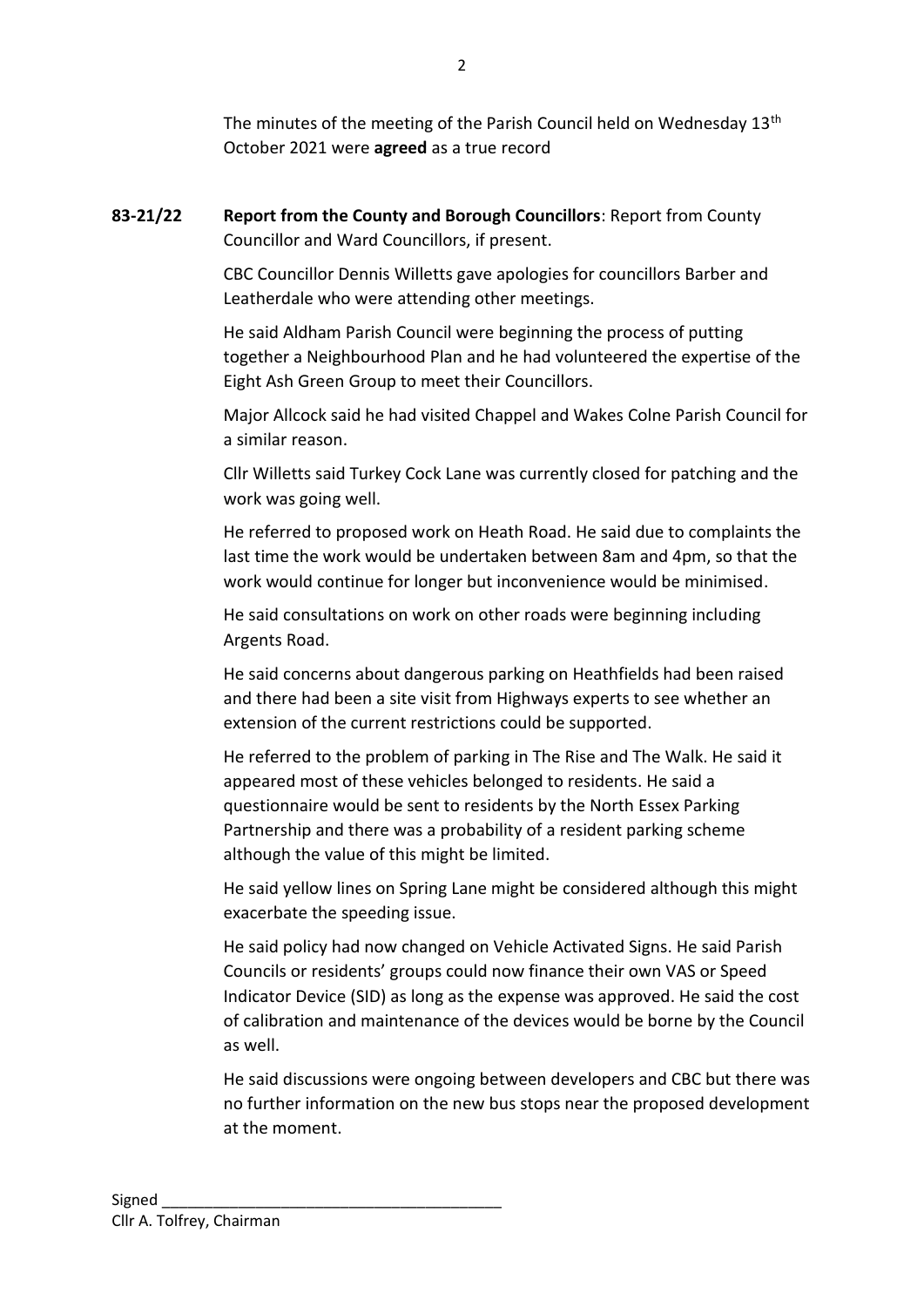He referred to the new lights at the A12 junction and said there had been some delay in delivery of equipment so the work had overrun,

### **84-21/22 To review the Council's Action Tracker and to note any action necessary.**

The Council's Action Tracker was reviewed.

- Cllr Nokes said he was due to meet the Festival Committee the following day regarding planning an event next year for the Queen's Platinum Jubilee.
- Christmas Tree Debbie and Will Ralph had very kindly offered a tree again this year, and the Church would provide electricity. Donations of decorations had been requested. The school and the Brownies were involved. It was noted that refreshments could be provided from the Chairman's Allowance.
- **85-21/22 To agree the Parish Council response to planning applications received from Colchester Borough Council and to note decisions made on previous applications**

**212729 - West Oaks, Foxes Lane, Eight Ash Green CO6 3PS - Application to vary condition 2 (drawings) of planning permission 181199**

It was **agreed** the Council had no objection to this application.

## **212941 - The Old Pink House, Cooks Mill Lane, Fordham Heath Colchester CO3 9TE - Replacement dwelling**

#### **It was agreed to comment as follows:**

The application form states that the house cannot be seen from a public highway which is inaccurate. The proposed upper balcony to look at the view could also potentially look into the rear gardens of both Rickstones and Applegarth which would be contrary to the Eight Ash Green Village Design Statement DG5.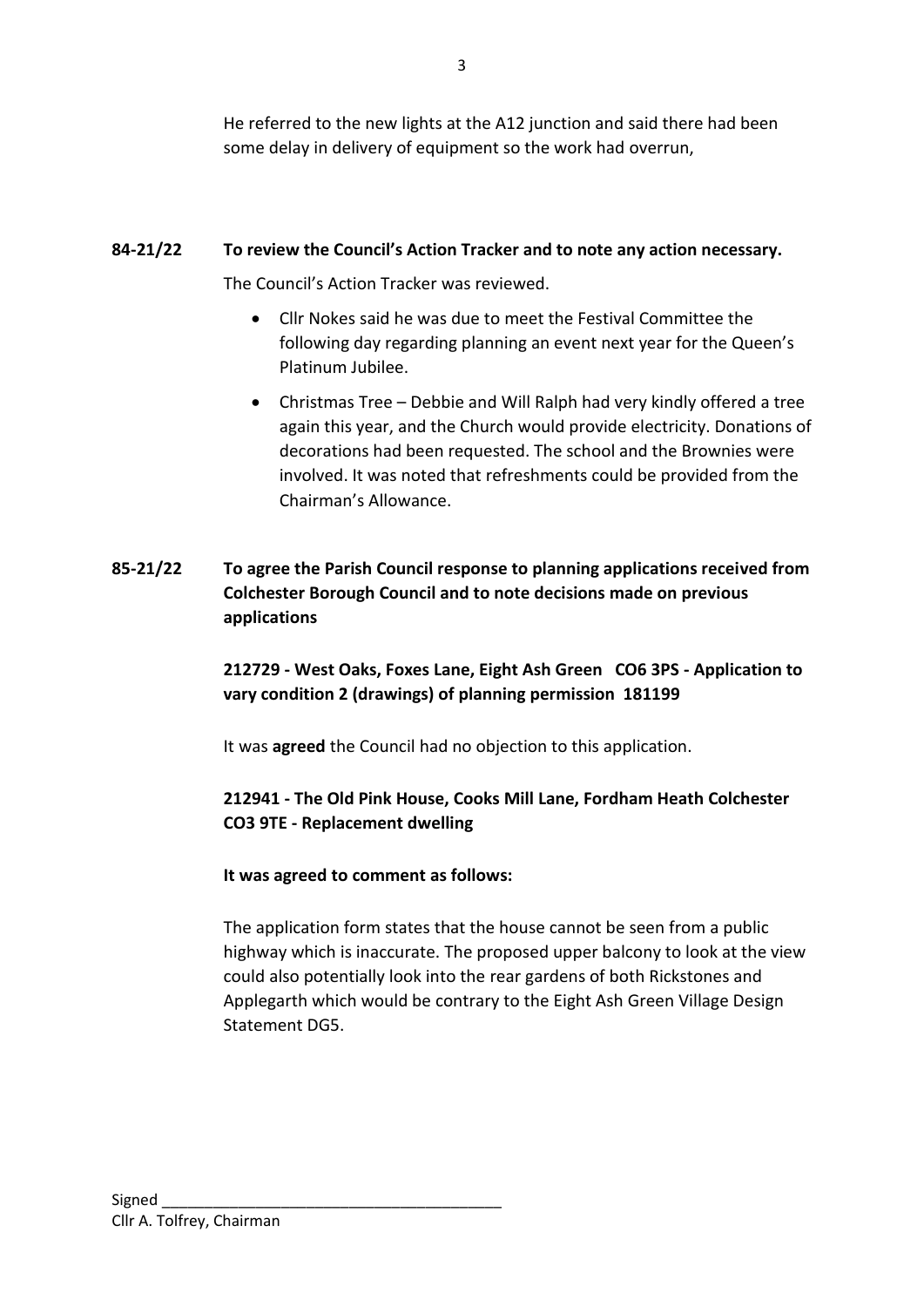### **Planning Decisions**

**212175 - Greenacres, The Bridleway, Fordham Heath Colchester CO3 9TA - Erection of ground floor rear extension. –** *Permission granted, 3 conditions, 18th October 2021*

**212146 - Little Steading, Huxtables Lane, Fordham Heath Colchester CO3 9TJ - Application to vary condition 4 following grant of planning permission 201382** *– Permission granted, 6 conditions, 19th October 2021*

#### **86-21/22 Heaths and Greens**

#### **a) To receive a report on Heaths and Greens**

Mr Winterbourne said the most recent Volunteer Day had gone very well with around 35 people attending including 16 from Essex University. He said he was very grateful to Mr Allum at the Cricketers pub for providing the food for all volunteers.

He said the Council's contractor was finishing off the last bits of this year's maintenance contract. He said the contractor had dug out the ditch along the allotments on Huxtables Lane and it remained to be seen whether this improved the flooding situation.

He referred to a tree which was nearly dead and asked if he could arrange for this to be sorted out. The Council noted that Mr Winterbourne would deal with this matter.

Cllr Jardine thanked Mr Winterbourne for arranging the Volunteer Day.

Cllr Nokes said a new brushcutter that was fit for purpose was needed. Cllr Dennis Willetts said it was possible the Locality Fund could help.

#### **b) To receive an update on any outstanding issues affecting Parish Council land.**

There were no outstanding issues to discuss.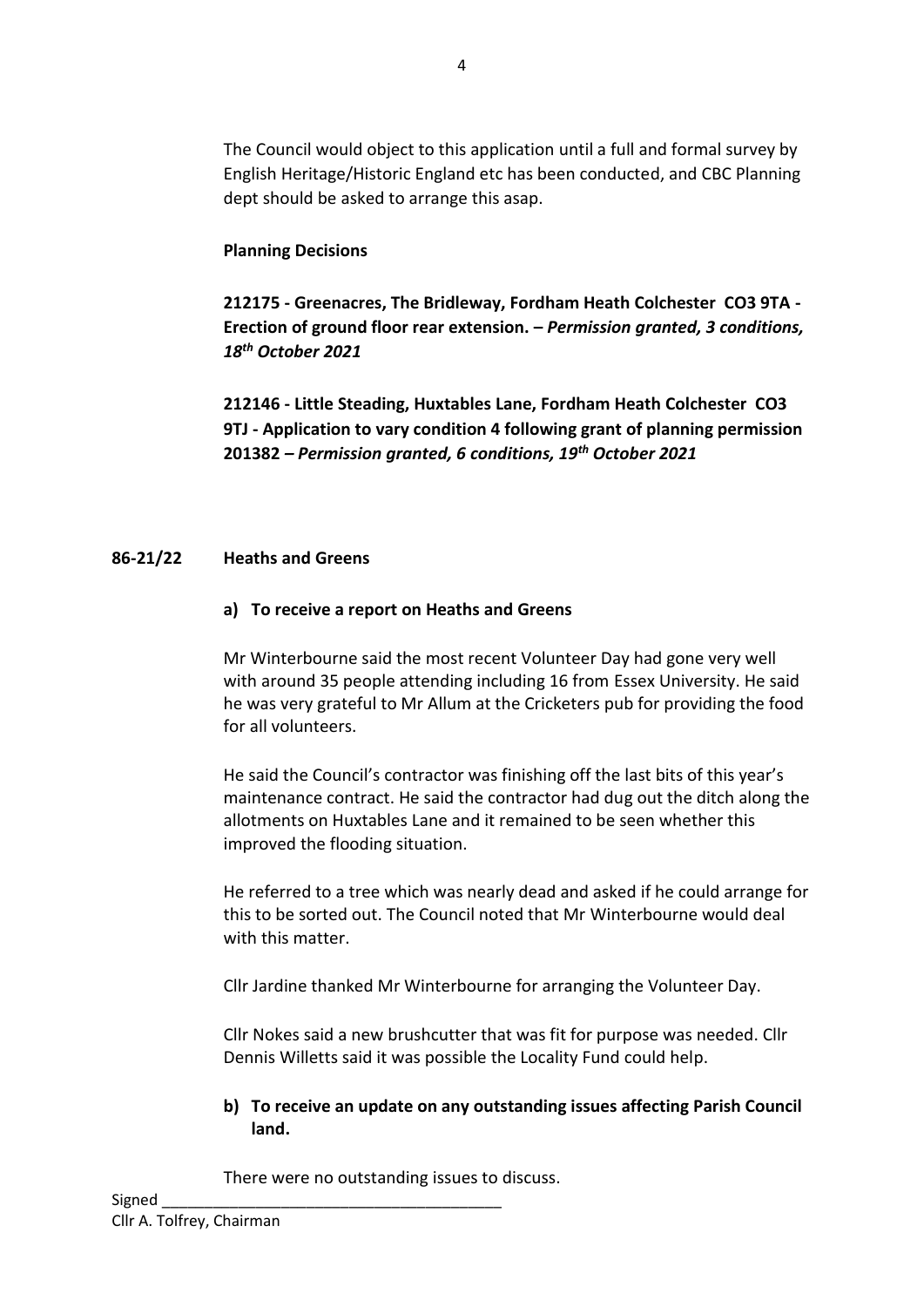### **87-21/22 Accounts & Payments:**

- a) Statement of Accounts to be circulated prior to the meeting
- b) Approve cheques for signature in accordance with 2021/22 Budget (Invoices Sheet) – to be circulated at the meeting.

Cheques were approved for signature as listed below:

| <b>CBC</b>                        | <b>Streetlight Electricity</b> | £382.31 |
|-----------------------------------|--------------------------------|---------|
| Green Square                      | Village Sign Plaque            | £84.00  |
| Mailboxes Etc                     | Newsletter                     | £389.00 |
| <b>Stour Valley Tree Services</b> | Play Area Maintenance          | £150.00 |
| <b>TDP Ltd</b>                    | Memorial bench                 | £566.37 |
| Various                           | Staff costs                    | £700.32 |

#### **88-21/22 To discuss the Parish Council's budget for the 2022/23 municipal year**

The Parish Council's budget for 2022/23 was discussed. It was noted this would be brought back to the December meeting.

#### **89-21/22 To discuss the Highways Devolution scheme and note any action necessary**

Cllr Smith demonstrated a spreadsheet he had put together to keep records for the Scheme. He said if anyone could suggest jobs for the scheme they should let him or Cllr Jardine know.

He said he would start to build a list of contractors.

#### **90-21/22 To receive reports from Councillors**

Cllr Nokes said he would be seeing Mr Allum on the following day and would advise regarding the Jubilee event.

Cllr Willetts said she had investigated buses not stopping at stops in the village and had written to the bus company Hedingham, who had said there was a national shortage of bus drivers. She said she had also written to First Bus who ran a bus at 8.15am on Saturday. She said she had asked for a bus to run at the same time Monday-Friday and would keep councillors updated.

Cllr Jardine referred to the poppy wreath to be placed at the Church.